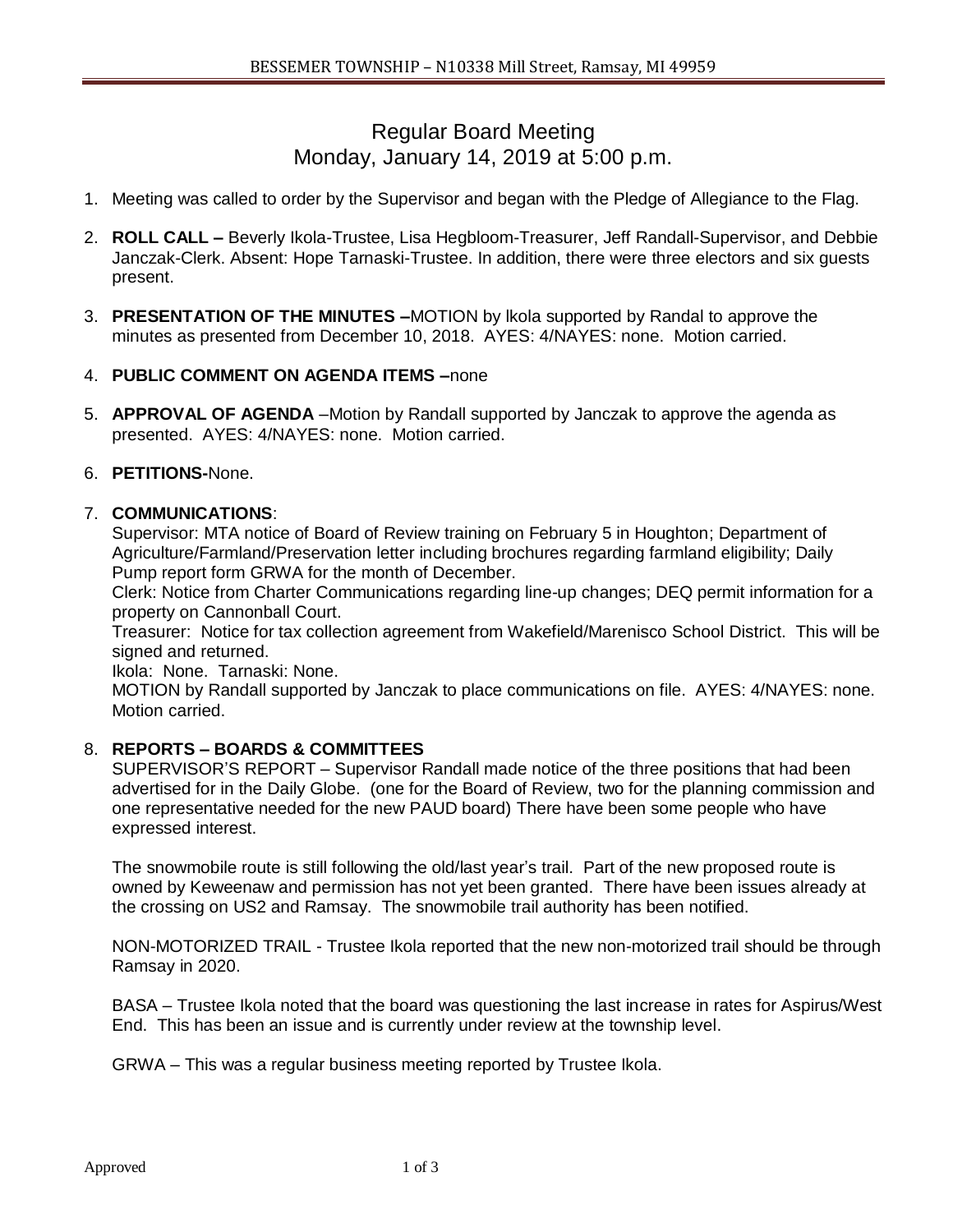## 9. **UNFINISHED BUSINESS** – None.

#### 10. **NEW BUSINESS**

MARIJUANA FACILITIES POLICY – DISCUSSION – The Supervisor presented information for the board to review regarding the licensing and facilities in the township. We will need to adopt an ordinance and follow protocol before something is fulling implemented.

NATIONAL FLOOD INSURANCE PROGRAM – The Supervisor reviewed the information provided in the agenda packet. The township would need to agree to this program in order for any of our residents to be able to take advantage of such insurance coverage. The board discussed the issue. MOTION by Randall supported by Janczak to pursue the application and creation of an ordinance for participation in the program. AYES: 4/NAYES: none. Motion carried.

TOWNSHIP BOARD MEETING SCHEDULE FOR 2019- The Clerk provided the 2019 schedule. MOTION by Randall supported by Ikola to accept the schedule with correction to March's second meeting to read March 25 and to forward to the Daily Globe for publication in their daily calendar. AYES: 4/NAYES: none. Motion carried.

BOARD OF REVIEW SCHEDULE – This is presented to the board each year by the Supervisor. They need to change the normal Tuesday/Wednesday schedule to be Wednesday/Thursday for the Assessor to be able to attend. MOTION by Janczak supported by Hegbloom to approve of the schedule for the board of review meetings. AYES: 4/NAYES: none. Motion carried.

BOARD OF REVIEW TRAINING – A new brochure listed available training sessions was reviewed. MOTION by Hegbloom supported by Ikola to approve of the expenses for any of the current or new incoming board of review members to attend the conference. ROLL CALL VOTE: AYES: Ikola, Hegbloom, Randall, Janczak. NAYES: none. Motion carried.

- 11. **TREASURER'S REPORT** Treasurer Hegbloom reported that the water bills have gone out with \$110,890.02 billed and \$15,753.36 received. There are a few accounts still being adjusted. Taxes have gone out on December 1<sup>st</sup> and \$560,592.84 was billed out and \$229,814.93 has been collected so far. Disbursements have also been made. There is a building permit check that was returned by the bank; Roman will look in to this issue. The water sampling letters have been sent out and there have been several responses for the process. There are five and twenty are needed. The actual project has been postponed until May/June.
- 12. **APPROVE PAYMENT OF BILLS, PAYROLL & MILEAGE** –The following checks were presented for payment which includes the batches that were approved during the break between meetings: General Fund: Check #13542-13594- \$71,974.88; Water Fund Check #21412-21436- \$53,439.47; Anvil Sewer: Check #1275-1276\$188.63; Ramsay Sewer: Check #2702-2704- \$10,991.85; West End Sewer: Check #1202-\$3673.05; Park Project Account: Check#-\$. MOTION by Ikola supported by Randall to approve payment of bills. ROLL CALL VOTE: AYES: Ikola, Hegbloom, Randall, Janczak. NAYES: none. Motion carried.

The Clerk also mentioned the new hours sheet that will be posted at the township hall, on the website, our Facebook page and at the Post Office.

13. PUBLIC COMMENT AND OTHER BUSINESS-Supervisor Randall reminded everyone of the 4<sup>th</sup> of July meeting tomorrow at 6:00 p.m. in the fire hall.